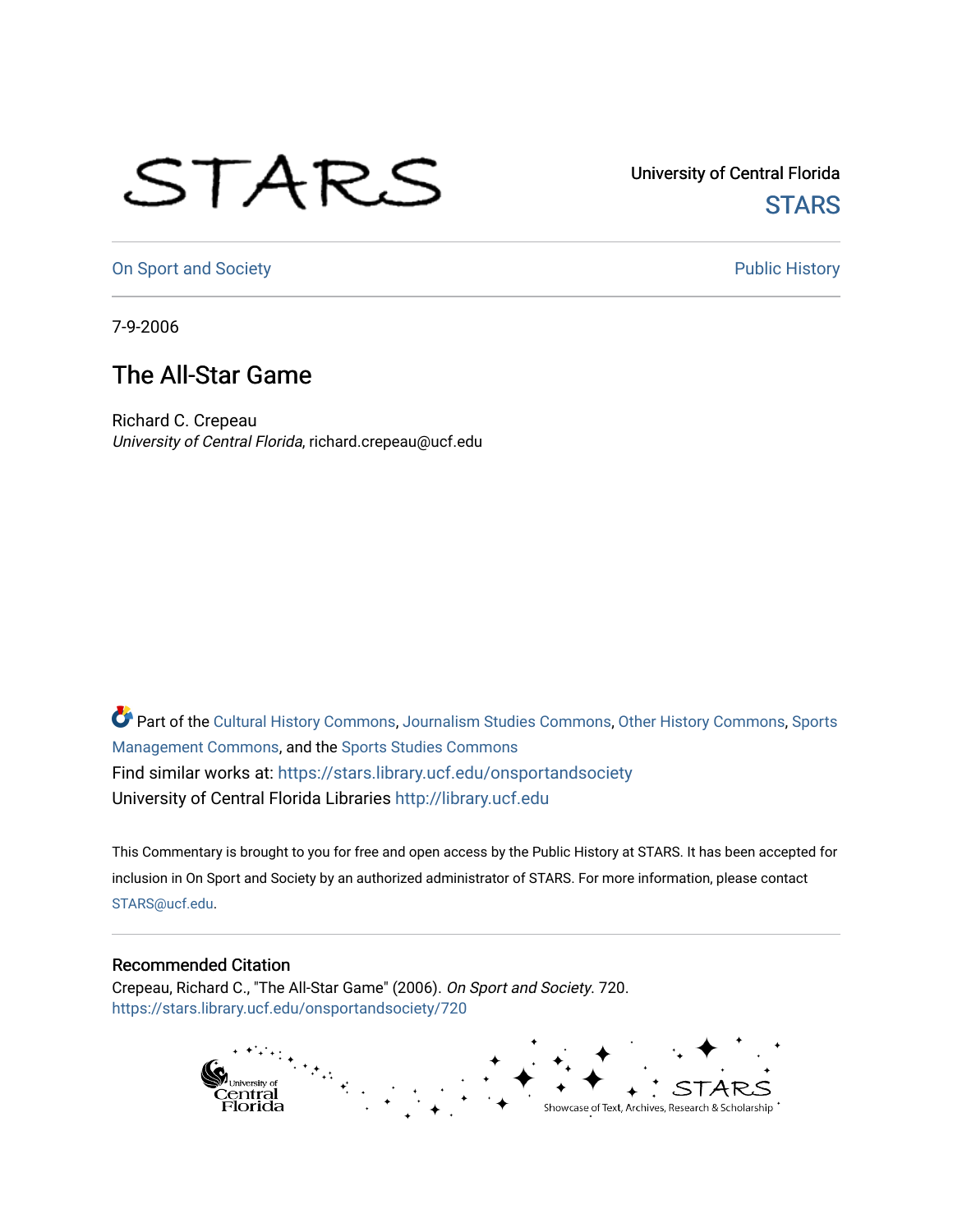## SPORT AND SOCIETY FOR H-ARETE The All-Star Game JULY 9, 2006

Baseball's All-Star Game is coming up Tuesday in Pittsburgh and is the first All-Star Game held in the new ballpark in this once proud baseball city. It is, however, the fifth time Pittsburgh will host this showcase of baseball talent. There are hopes that the return of the game to Pittsburgh will help to renew interest in the game in the former Steel City.

Although the concept of an all-star game dates back to 1858 and a game between all-star teams from Brooklyn and New York, it was seventy years ago that the first modern all-star game was held, July 6, 1933. In the seven decades since, this game has become a marvelous showcase for the best baseball talent, the marking point for mid-season, and a great promotional event for baseball.

The game itself was the creation of Arch Ward, sports editor of the Chicago Tribune, who was able to persuade the owners to hold a game between the American and National League All-Stars in Chicago in conjunction with the Century of Progress Exhibition of 1933. Those who welcomed this game saw it as the dawning of a new age in which the use of modern promotional techniques had arrived in baseball.

A number of owners objected to it as a distraction from the regular season, an unnecessary interruption of the normal patterns. No doubt some also objected because they were not going to make enough money from the game, which was being played for charity. Managers objected to the game because it broke up the regular season, although more objections came from those managers whose teams were doing well than those whose teams were struggling.

After the first All-Star Game, the managers were designated as the pennant winners from the previous year, but at that first game two of the grand old managers, Connie Mack and John McGraw, were given the honor. For the first two years both managers and fans chose the players, and then from 1935-46 the managers selected their teams. Beginning in 1947, the selection of the starting lineup passed to the fans, until 1957 when Cincinnati fans stuffed the ballot box and chose Reds for seven of the eight starting positions.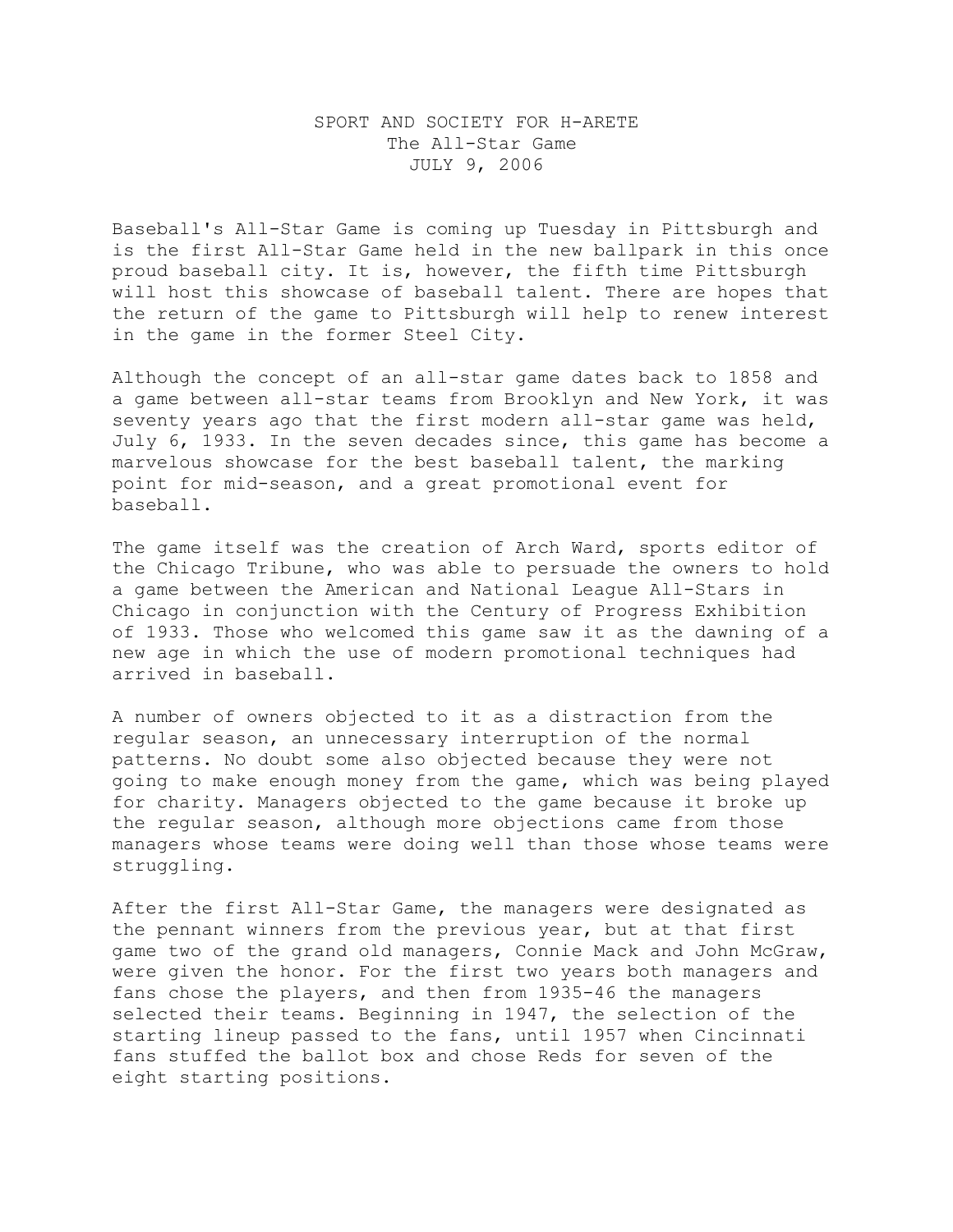This led to the removal of the fans from the process from 1958 to 1969. During that period major league managers, coaches, and players, made the selections. In 1970 the selection of the starting lineups returned to the fans. Ballot box stuffing and sentimentalism rather than performance continue as problems with this system that now includes on-line voting. The voting process now also includes a kind of run off with five players chosen from each league for an on-line vote. It is an odd business but seems to generate some buzz for the game, and in this day and age "buzz" is all that matters.

The first contest was dubbed the "Game of the Century," as 49,200 fans packed Comiskey Park and millions listened on radio. Never had there been so much baseball talent gathered in one place. The game featured such stars as Carl Hubbell, Lefty Grove, Earl Averill, Joe Cronin, Frankie Frisch, and Lefty Gomez.

But the star of the first game was Babe Ruth, at age 38, less than two years from retirement still the dominant force in baseball. Over the years the Babe had developed the uncanny ability to hit home runs for special occasions. Appropriately then, Ruth hit the first home run in All-Star Game history; a two run shot in the third inning giving the American League its third run in a 4-2 victory. In the 8th inning Ruth put frosting on the cake making a remarkable running catch in right field off the bat of Chick Hafey to help preserve the victory.

The following year the game moved to the Polo Grounds in New York, where Giant left-handed screwball artist Carl Hubbell was the starting pitcher. In the first and second innings, Hubbell struck out, in order, Babe Ruth, Lou Gehrig, Jimmy Foxx, Al Simmons, and Joe Cronin. All five of these American League All-Stars were subsequently elected to the Hall of Fame. With moments like these it only took two years before the All-Star Game was cemented into the pattern of the baseball season. And many more great moments have followed.

The 1950 All-Star Game was the one in which Ted Williams put the American League ahead with a single in the fifth inning despite having broken his elbow making a catch against the wall in the first inning. It was also the first came to go extra innings with the National League winning 4-3 on a home run by Red Schoendienst of the Cardinals.

One of the more memorable games came in 1971 in Detroit when future Hall of Fame greats Bench, Aaron, Jackson, Frank